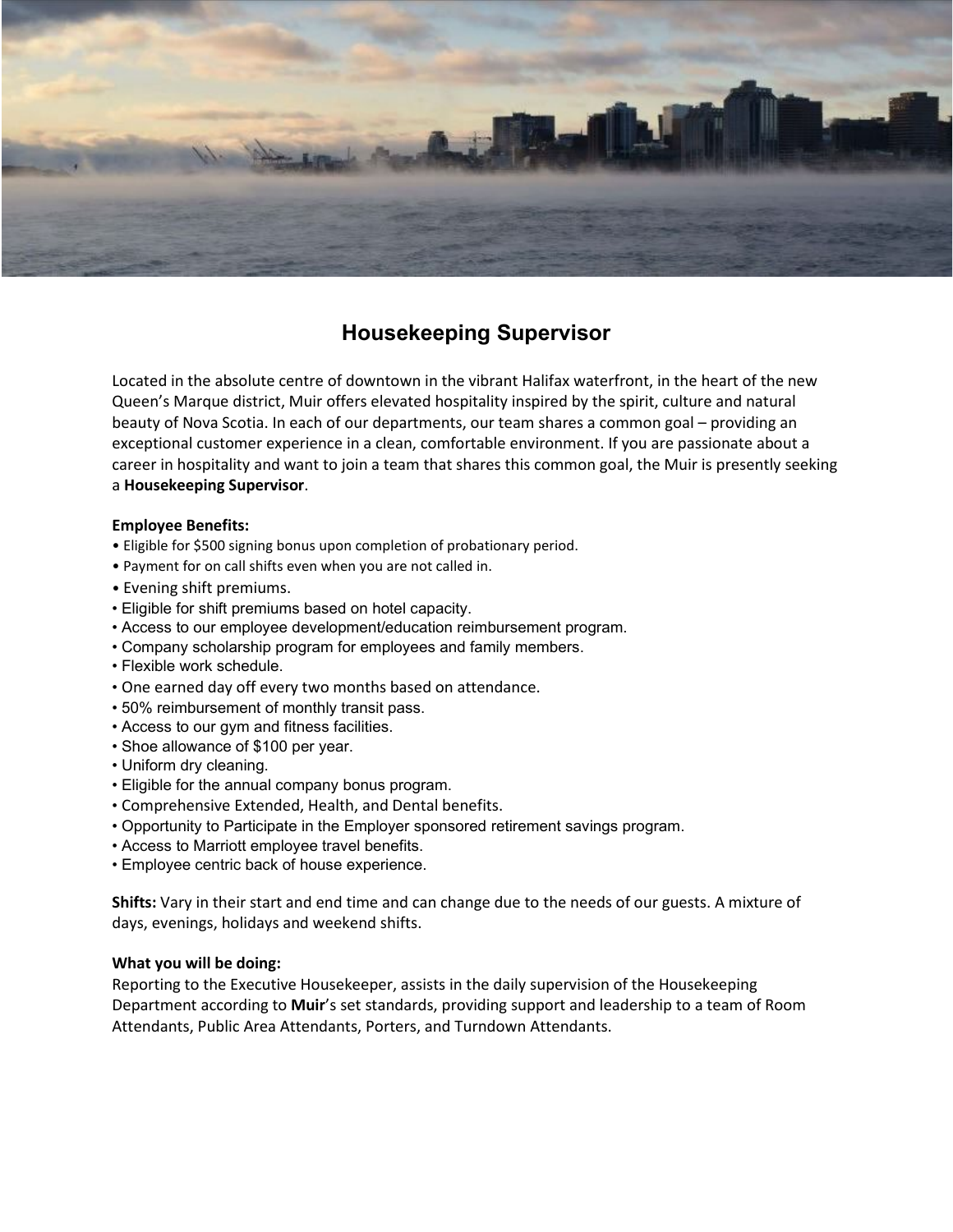

The Housekeeping Supervisor helps establish and maintain cleanliness standards for the entire **Muir**  property and will;

- Assist in meeting the strategic goals of the Housekeeping department
- Supervise and oversee day-to-day Housekeeping operation, assuming responsibilities of Executive Housekeeper in their absence
- Coach and train all staff in the department, improving their work performance through inspections, corrections of standards, and providing direction
- Conduct physical inspections of guest rooms, public areas, F&B outlets and offices to ensure prescribed standards of cleanliness daily
- Seek continuous improvements in process of operations, services and products
- Prepare cleaning and maintenance schedules, establishing and maintaining standards and procedures of cleanliness for the entire hotel
- Monitor guest questionnaires and Medallia results to identify shortfalls and service issues
- Maintain consistent quality of plants and flowers for public areas and guest rooms according to hotel's requirements

• Coordinate closely with Maintenance for daily and yearly repair and maintenance programmes of guest rooms and public areas

- Attend promptly to all guest complaints and requests
- Implement opportunities for quality team building
- Actively promote a considerate work environment which cares for guests and associates alike
- Ensure compliance with legislated health and safety requirements within the workplace

#### **Your experience and skills include:**

- Minimum 2 years hospitality experience
- Minimum 1 years leadership experience in hospitality
- Experience in a luxury setting is considered an asset
- Strong command of the English language, written and verbal
- Ability to consistently stand and walk throughout shift
- Must be legally permitted to work in Canada
- Has the ability to be bonded/ have a criminal background check
- Has a driver's licence valid for Nova Scotia and Canada

## **Your Team and working environment:**

- Fast-paced new build luxury hotel
- Located in the heart of the vibrant Halifax waterfront, minutes away from the Dartmouth ferry terminal
- A team of like-minded hospitality professionals that share a passion for service
- Back of house experience that puts employees first